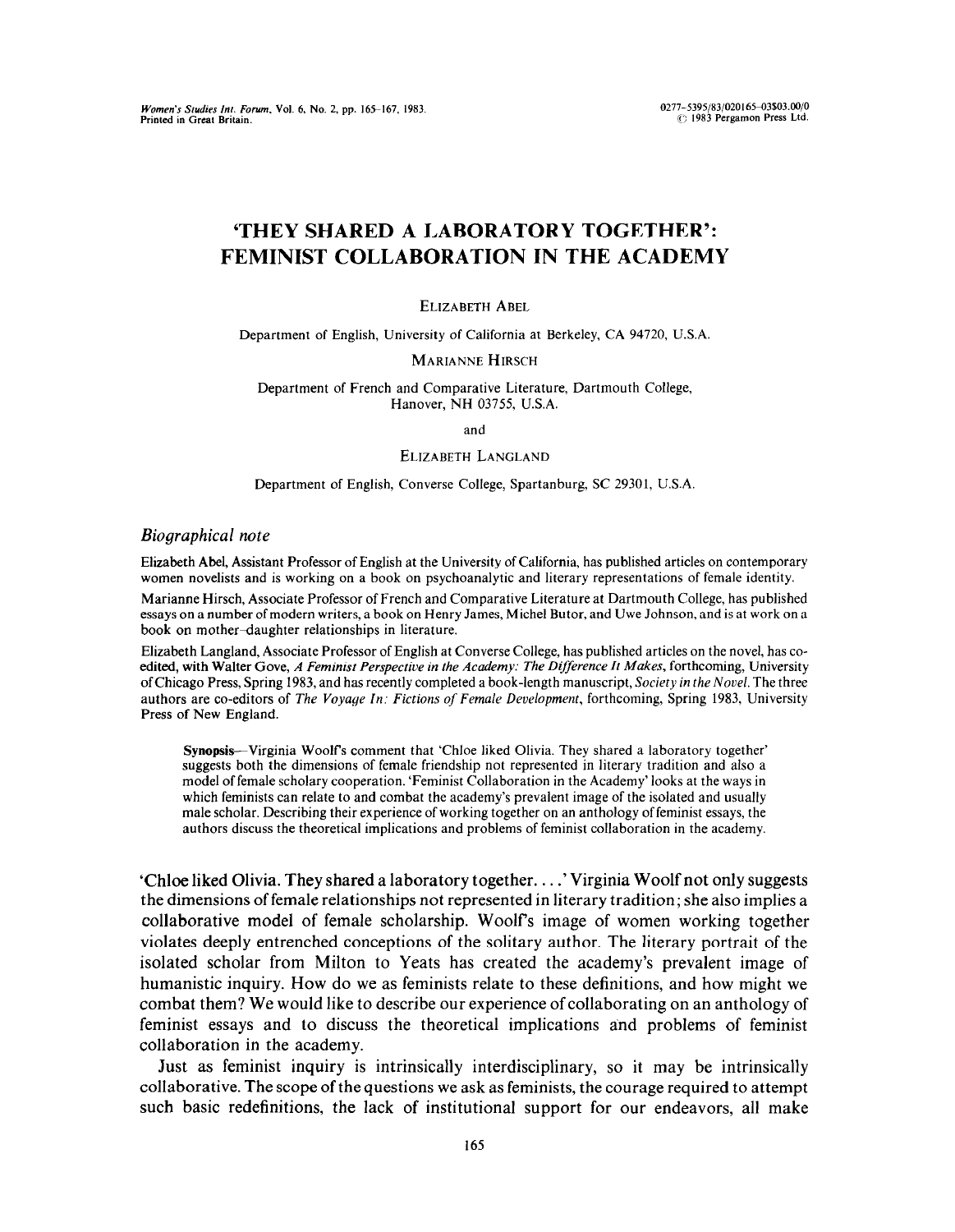collaboration a logical mode of scholarship. The prevalence of co-authored essays in feminist journals and the growing frequency of enduring, prominent scholarly teams (Gilbert and Gubar, Diamond and Edwards, Maccoby and Jacklin, etc.) testify to the attractiveness of this choice.

Collaboration, moreover, corresponds to what recent psychoanalytic theory terms a distinctively female psychological style. Theorists such as Nancy Chodorow, Jane Flax, Jean Baker Miller, and Dorothy Dinnerstein assert that women's early identification with and symbiotic attachment to their mothers promote more flexible ego boundaries and more relational modes of self-definition than are experienced by men, who define themselves through separation from the mother. The notion of the isolated individual scholar corresponds far more closely to the masculine than to the feminine ego. Recognizing these differences, the feminist program should, then, challenge the notion of the discrete scholarly ego, of autonomous intellectual authority. The claims of many contemporary theories of psychoanalysis, linguistics, anthropology, communication, and textuality question the concept of the isolated self or text. But while the proponents of these theories insulate their scholarly practice from the implications of their ideology, feminist scholars have tended to enact our more immediate relation to the claims of intersubjectivity and to demonstrate in practice as well as theory the notion of a communal self.

Countering the emphasis on the individual scholar is an important theoretical endeavor, but it raises serious practical problems. Because collaborative work does not mesh with the academy's conception of the individual mind producing discrete and measurable contributions, it frequently encounters opposition. We are going to discuss the most immediate of these problems, those involving scholarly evaluation. Decisions about promotion depend on assessing the individual's scholarly skills and accomplishments. Departments claim that collaboration prevents or seriously obscures this process. How are they to know who contributed what? There are no easy answers to this dilemma. One partial solution is to insist that all members of a collaborative team contributed equally to the final product, and that it is the product that must be evaluated. A written statement affirming this position, or describing the specific contribution of each person, and signed by all the collaborators, might assuage some concern. Perhaps some explicit consciousness raising about the reasons for feminist collaboration might also be effective. We might argue that it is as much a scholarly virtue to be able to work productively and creatively with others as it is to master the anxieties of solitary inquiry. We might challenge what has really became the fetishization of the single-authored book. For even when collaborators write individual chapters which comprise as many pages as independent books, they are likely to encounter the objection that the conception of a discrete, autonomous book demonstrates an important scholarly ability. We need to question the intrinsic superiority of a project conceived in isolation rather than cooperation.

In our own experience, the benefits of collaboration are huge. Although we work in separate institutions, the three of us came together to compile a collection of critical essays on the female novel of development. Some of us felt isolated as feminist scholars and needed to find an affirming community in the profession at large. All of us felt we could benefit from bringing our separate areas of expertise to a pluralistic exploration of the female novel of development. Our original plan was to divide our anthology into three sections, with each of us in charge of the section closest to our interests. Marianne Hirsch, who teaches in the Department of French and Comparative Literature at Dartmouth College and who has written on the theory of fictional genre, was to oversee a section on the tradition of the